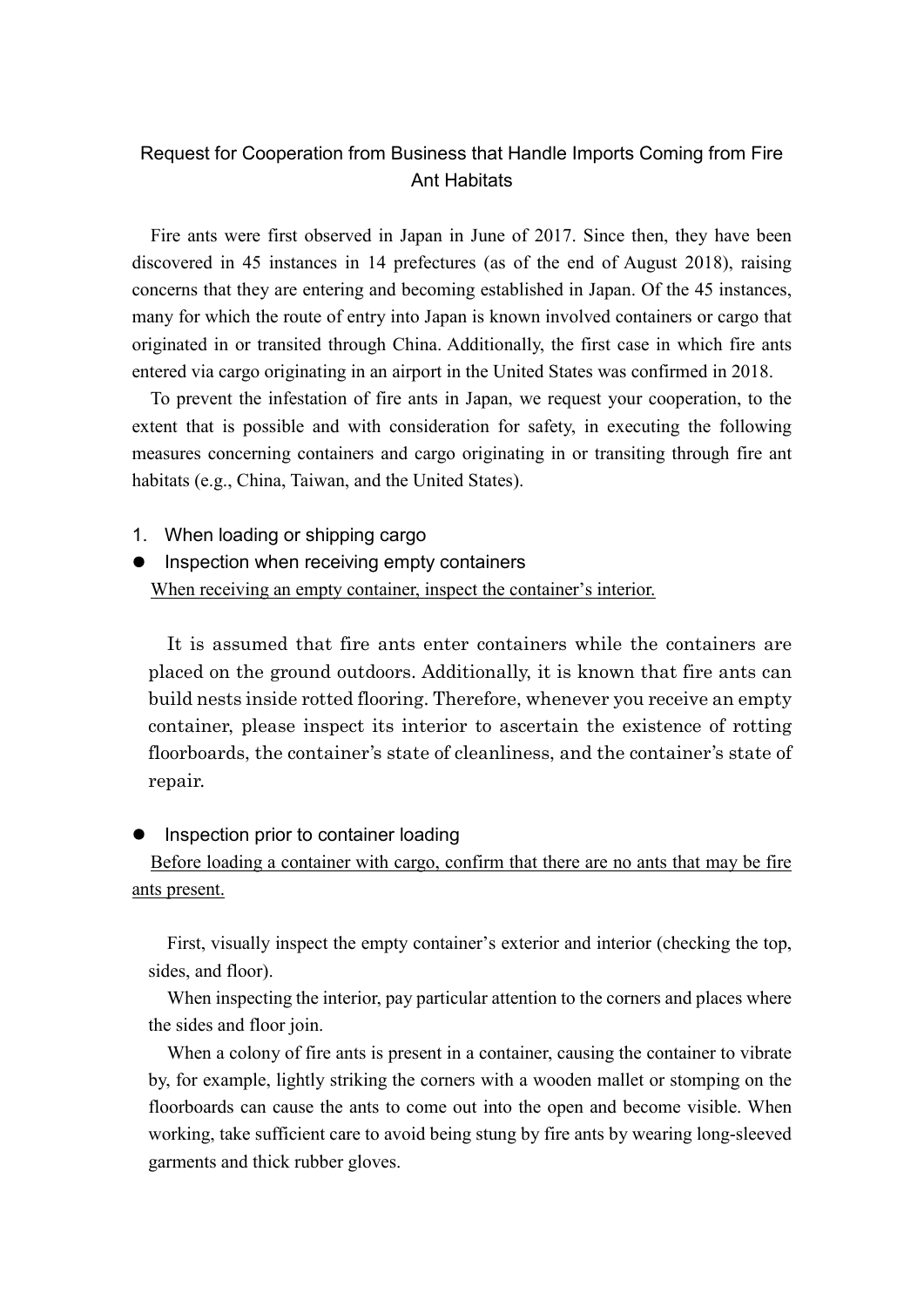## \*If you discover ants that you suspect to be fire ants

Do not use a container in which you have found ants that you suspect to be fire ants. The ants must be fully exterminated before the container can be used.

# • Inspection of cargo

When placing cargo in a container, confirm that there are no ants that may be fire ants present on the cargo before proceeding.

When cargo has been placed outside near a fire ant habitat, fully inspect it to be sure there are no ants on it. Do this not only for the cargo's surfaces but also for gaps within it.

Sometimes fire ants are found on packing materials. This makes it necessary to also pay attention to the cardboard boxes, wooden crates, and other materials into which the cargo is packed.

### \*Regarding the placement of toxic bait

We are currently making inquiries with relevant organizations concerning how exporting countries view the legality of using toxic bait in containers during transport. Because we have not yet confirmed whether the use of toxic baits is permissible, we ask that you refrain from using them for the time being.

- 2. Inspection in container yards, etc.
- **•** Inspection of unloaded containers

Confirm that there are no ants that may be fire ants present on containers that were unloaded in a container yard.

Visually inspect containers to confirm (to the degree possible) that no ants are present on the exterior (top and sides).

- 3. Inspection at the time of container opening, etc.
- Container inspection at time of opening and removing cargo When opening a container or removing cargo from a container, confirm that there are

no ants that may be fire ants present.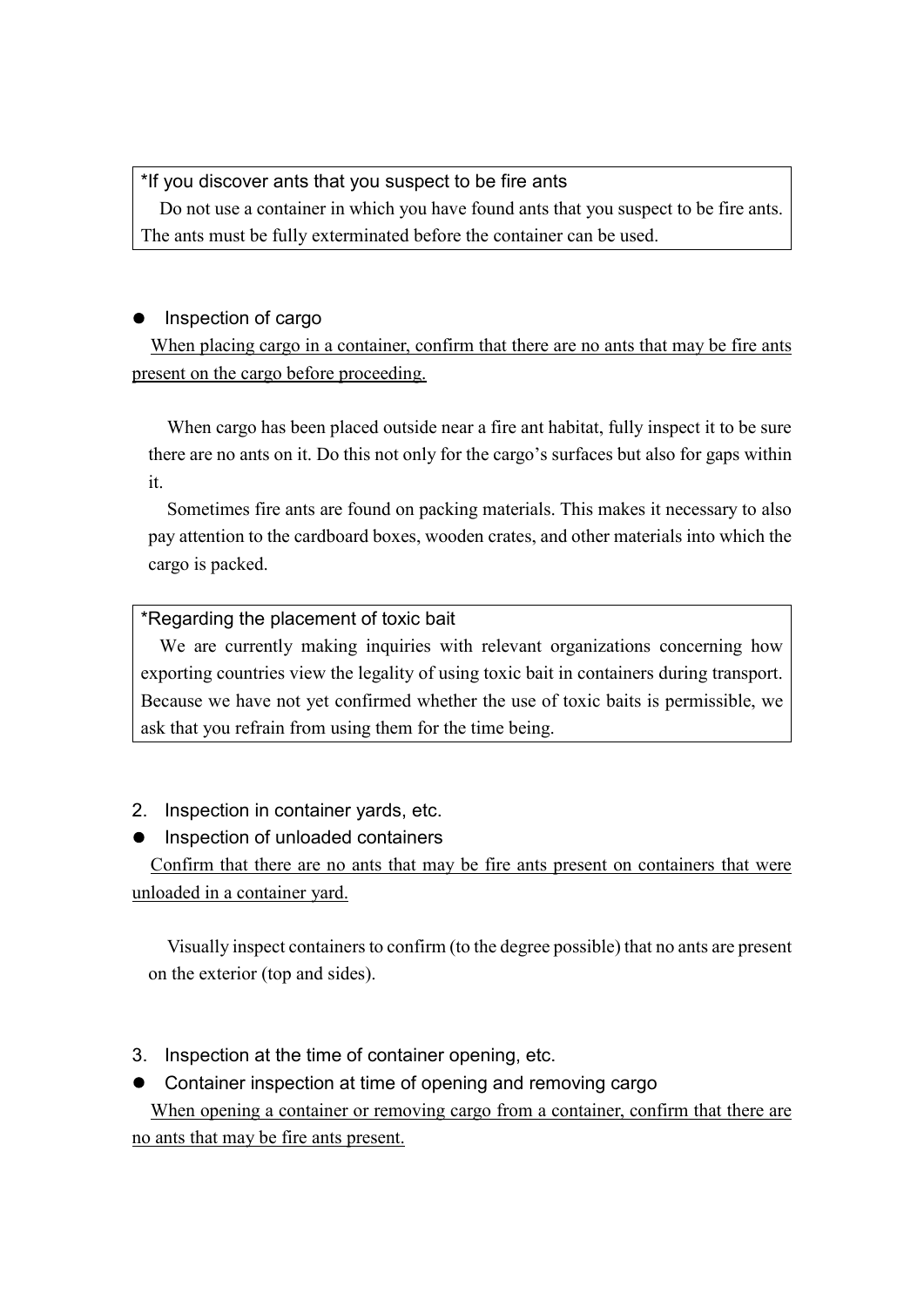Before opening a container, reconfirm that there are no ants present on the container's exterior (top and sides). Then, after opening the container, visually inspect its interior as best as you can to confirm that there are no ants present.

When removing cargo from a container, proceed with work while checking for ants on the cargo and container's interior (top, sides, and floor).

# Inspection after removing cargo from a container Inspect removed cargo (including its packing) and emptied containers.

Visually inspect cargo that has been removed from containers as well as the cardboard boxes, wooden creates, and other materials into which it was packed for ants.

Also inspect emptied containers.

First, visually inspect the container's interior (checking the top, sides, and floor). Pay particular attention to the corners and places where the sides and floor join.

When a colony of fire ants is present in a container, causing the container to vibrate by, for example, lightly striking the corners with a wooden mallet or stomping on the floorboards can cause the ants to come out into the open and become visible. When working, take sufficient care to avoid being stung by fire ants by wearing long-sleeved garments and thick rubber gloves.

\*If you discover ants that you suspect to be fire ants (when in Japan)

If you discover ants that you suspect to be fire ants, first ascertain the situation while taking steps to avoid exciting them. This should include determining where the ants are in the container and how many ants are present.

If a colony consisting of many ants is present (or thought likely to be present), close the container's doors and leave the container undisturbed so that the ants do not escape. Then immediately contact the relevant organization (e.g., the harbor manager, local government, or MOE regional environmental office) and ask about how to handle the situation. If possible, prevent the fire ants' escape by, for example, sealing the container with highly adhesive cloth packing tape.

If only a small number of ants are present and there is no danger that they will escape, exterminate them on the spot with a commercially-available insecticide spray.

### 4. Regarding the handling of suspicious ants (when in Japan)

Identifying fire ants can only be done by an expert, and positively identifying